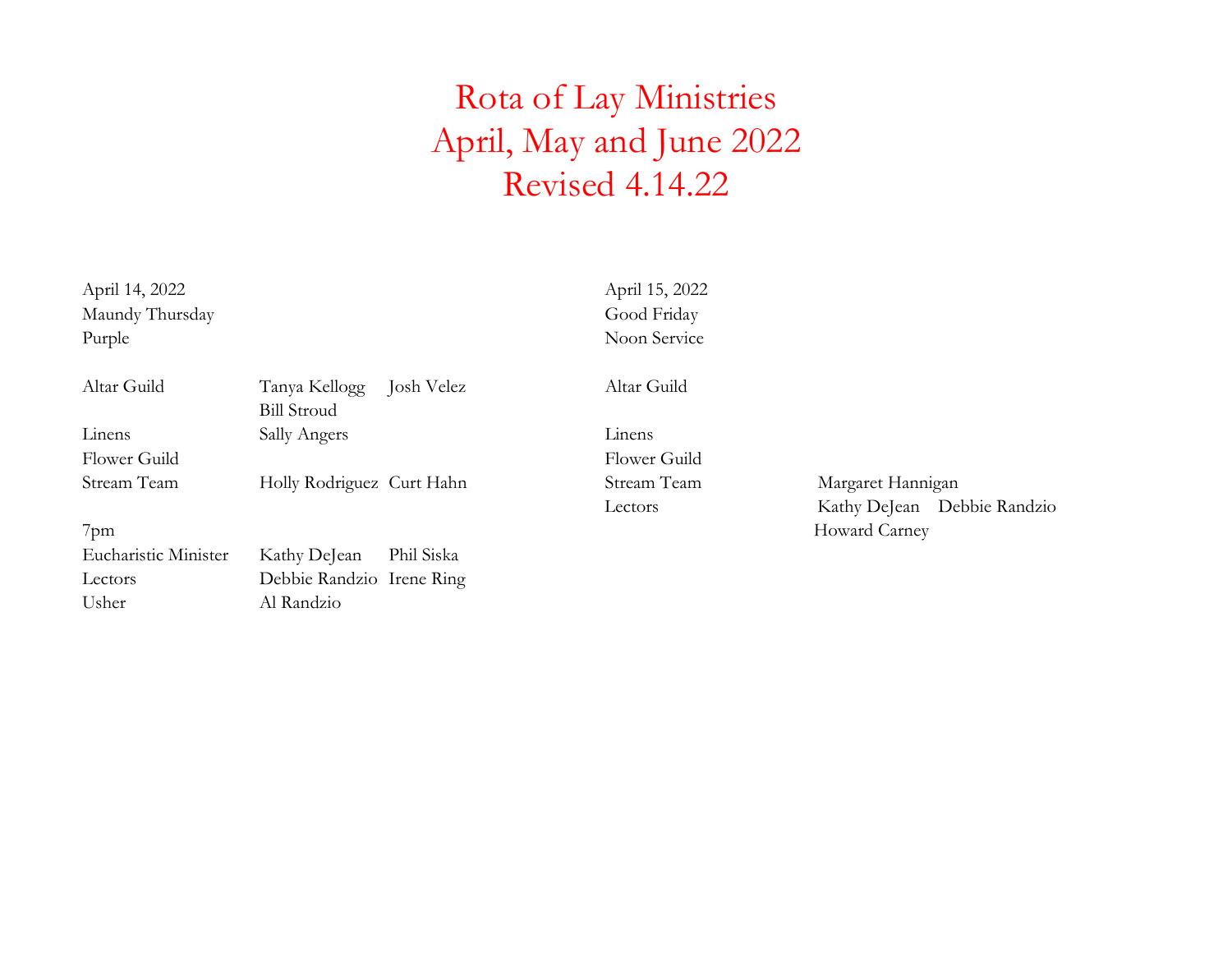April 16, 2022 April 17, 2022 White White White

Holy Saturday: Easter Vigil The Sunday of the Resurrection: Easter Sunday

| Altar Guild  | <b>Bill Stroud</b> | Howard Carney                          | Altar Guild | <b>Bill Stroud</b> | Howard Carney                          |
|--------------|--------------------|----------------------------------------|-------------|--------------------|----------------------------------------|
|              | Josh Velez         | Tanya Kellogg                          |             | Josh Velez         | Tanya Kellogg                          |
| Linens       | Dianne Legalos     |                                        | Linens      | Dianne Legalos     |                                        |
| Flower Guild |                    | Donna Tatlock-Calkins and Flower Guild |             |                    | Donna Tatlock-Calkins and Flower Guild |
|              |                    |                                        | Stream Team | <b>Bill Stroud</b> | Margaret Hannigan                      |

7pm 8am Eucharistic Minister Kathy DeJean Eucharistic Minister Richard Hasko Lectors Sherrie Denison Sue Cole Lector Jacquie Hasko Ushers Mark Mueller

Mary Hull Usher Irene Ring

10am Eucharistic Minister Christina Leung Sally Angers Lectors Donna Tatlock-Calkins Josh Velez Ushers Howard Carney Phil Siska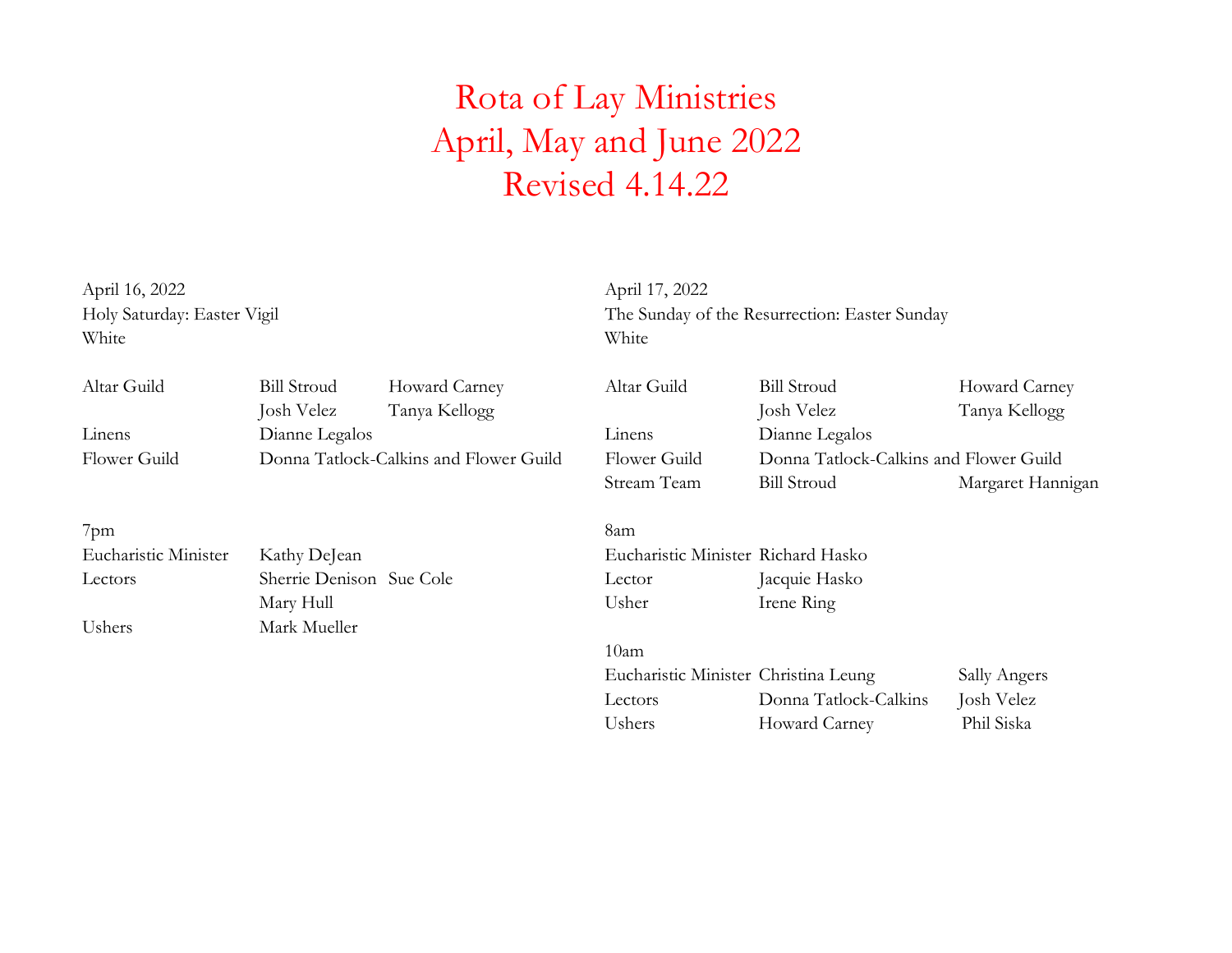The Second Sunday of Easter White White

May 1, 2022 April 24, 2022 The Third Sunday of Easter

|                      |                |                        | Altar Guild          | Lesley Frazar      | Tanya Kellogg   |
|----------------------|----------------|------------------------|----------------------|--------------------|-----------------|
| Altar Guild          | Lesley Frazar  | Tanya Kellogg          | Linens               | Debbie Randzio     |                 |
| Linens               | Debbie Randzio |                        | Flower Guild         | Sally Angers       |                 |
| Flower Guild         |                |                        | Stream Team          | <b>Bill Stroud</b> | Holly Rodriguez |
| Stream Team          | Rob Hayes      | Curt Hahn              |                      |                    |                 |
|                      |                |                        | 8am                  |                    |                 |
| 8am                  |                |                        | Eucharistic Minister | Kathy DeJean       |                 |
| Eucharistic Minister | Irene Ring     |                        | Lector               | Rita Hannigan      |                 |
| Lector               | Robert Duval   |                        | Usher                | Robert Duval       |                 |
| Usher                | Chris Steger   |                        |                      |                    |                 |
|                      |                |                        | 10am                 |                    |                 |
| 10am                 |                |                        | Eucharistic Minister | Howard Carney      | Kathy DeJean    |
| Eucharistic Minister | Sue Cole       | Debbie Randzio         | Lectors              | Debbie Randzio     | Raymond Brown   |
| Lectors              | Curt Hahn      | <b>Steve Harvester</b> | Ushers               | Mark Mueller       | Al Randzio      |
| Ushers               | Howard Carney  | Al Randzio             |                      |                    |                 |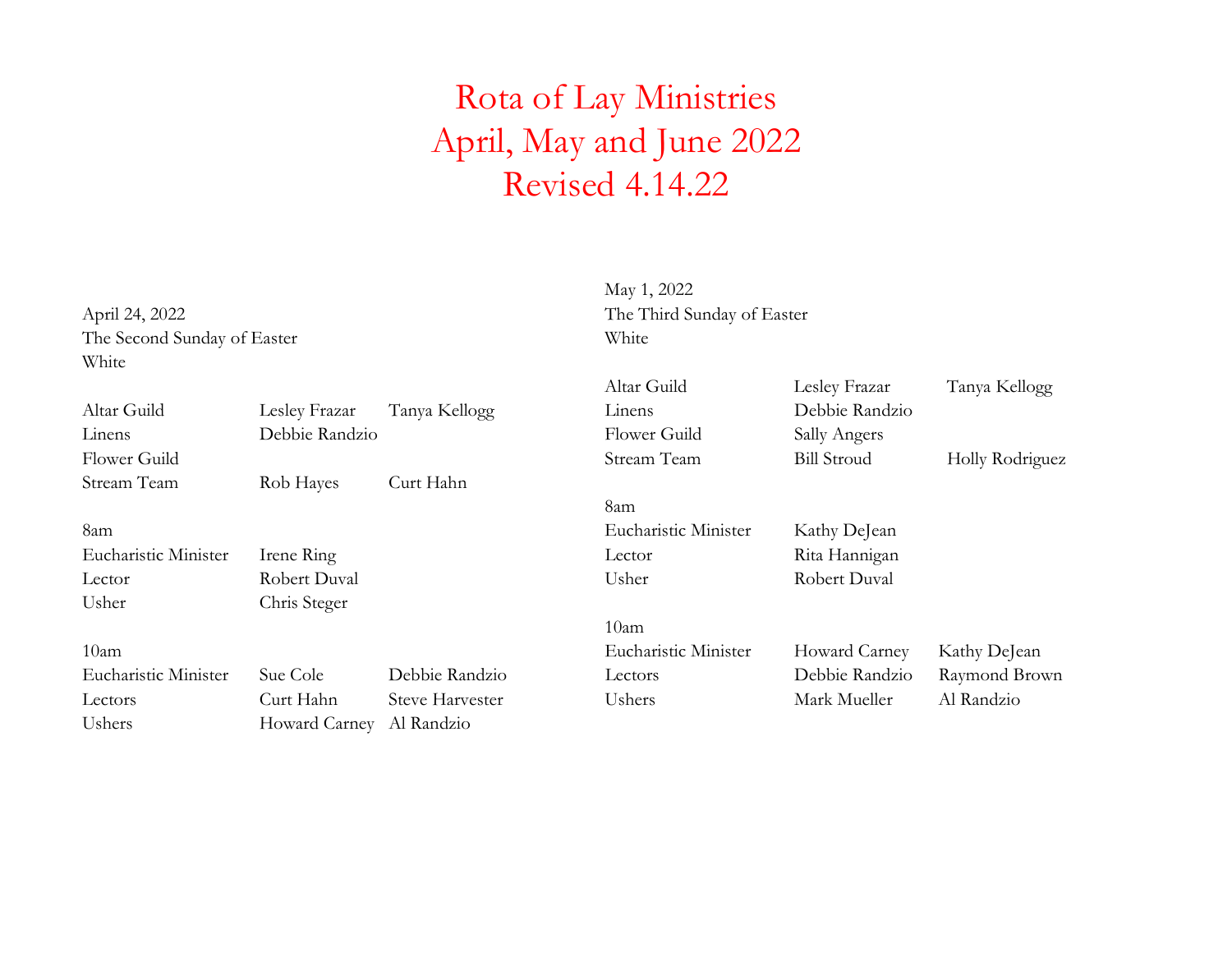The Fourth Sunday of Easter White White

May 15, 2022 May 8, 2022 The Fifth Sunday of Easter

|                      |                     |               | Altar Guild          | Linda Zielinski | Howard Carney     |
|----------------------|---------------------|---------------|----------------------|-----------------|-------------------|
| Altar Guild          | Linda Zielinski     | Howard Carney | Linens               | Sally Angers    |                   |
| Linens               | <b>Sally Angers</b> |               | Flower Guild         | Tanya Kellogg   |                   |
| Flower Guild         | Lorie Emmonds       |               | Stream Team          | Holly Rodriguez | Margaret Hannigan |
| Stream Team          | <b>Bill Stroud</b>  | Rob Hayes     |                      |                 |                   |
|                      |                     |               | 8am                  |                 |                   |
| 8am                  |                     |               | Eucharistic Minister | Irene Ring      |                   |
| Eucharistic Minister | Robert Duval        |               | Lector               | Jacquie Hasko   |                   |
| Lector               | Irene Ring          |               | Usher                | Chris Steger    |                   |
| Usher                | Linda Zielinski     |               |                      |                 |                   |
|                      |                     |               | 10 <sub>am</sub>     |                 |                   |
| 10am                 |                     |               | Eucharistic Minister | Phil Siska      | Robert Duval      |
| Eucharistic Minister | John Adams          | Jan Parks     | Lectors              | Kathy DeJean    | Howard Carney     |
| Lectors              | Phil Siska          | Suzanna Adams | Ushers               | Karen Newman    | Mark Mueller      |
| Ushers               | Karen Newman        | Howard Carney |                      |                 |                   |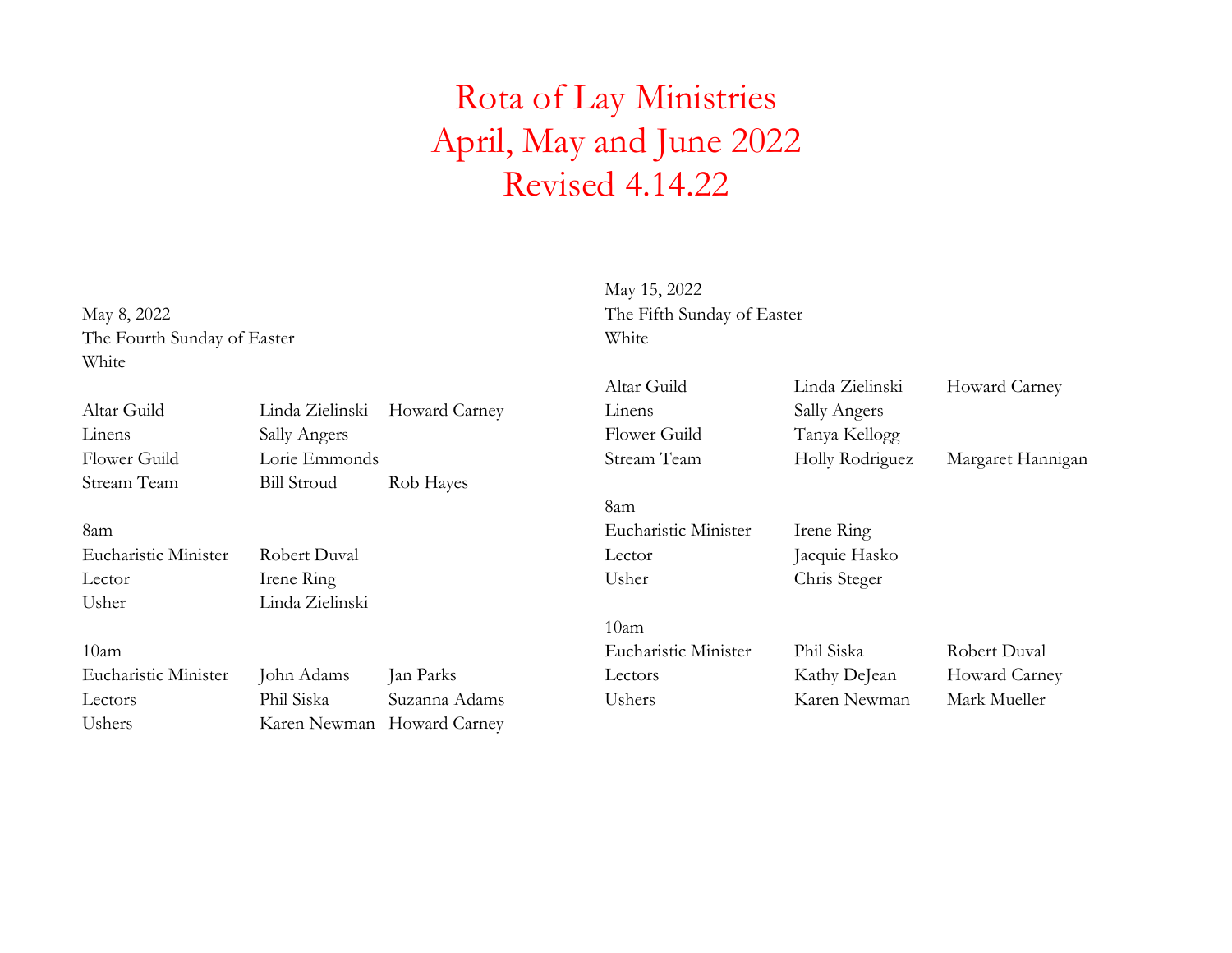The Sixth Sunday of Easter White White

May 29, 2022 May 22, 2022 The Sixth Sunday of Easter

| Altar Guild          | Lesley Frazar         | Josh Velez                            | Altar Guild<br>Linens | Lesley Frazar<br>Debbie Randzio | Josh Velez        |
|----------------------|-----------------------|---------------------------------------|-----------------------|---------------------------------|-------------------|
| Linens               | Debbie Randzio        |                                       | Flower Guild          |                                 |                   |
| Flower Guild         | Donna Tatlock-Calkins |                                       | Stream Team           | Holly Rodriguez                 | Margaret Hannigan |
| Stream Team          | Curt Hahn             | <b>Bill Stroud</b>                    |                       |                                 |                   |
|                      |                       |                                       | 8am                   |                                 |                   |
| 8am                  |                       |                                       | Eucharistic Minister  | Robert Duval                    |                   |
| Eucharistic Minister | Kathy DeJean          |                                       | Lector                | Kathy DeJean                    |                   |
| Lector               | Sandra Chamberlain    |                                       | Usher                 | Irene Ring                      |                   |
| Usher                | Robert Duval          |                                       |                       |                                 |                   |
|                      |                       |                                       | 10am                  |                                 |                   |
| 10am                 |                       |                                       | Eucharistic Minister  | Jan Parks                       | Debbie Randzio    |
| Eucharistic Minister | Phil Siska            | Sally Angers                          | Lectors               | Karen Newman                    | Mary Hull         |
| Lectors              |                       | Sherrie Denison Donna Tatlock-Calkins | Ushers                | Al Randzio                      | Karen Newman      |
| Ushers               | Mark Mueller          |                                       |                       |                                 |                   |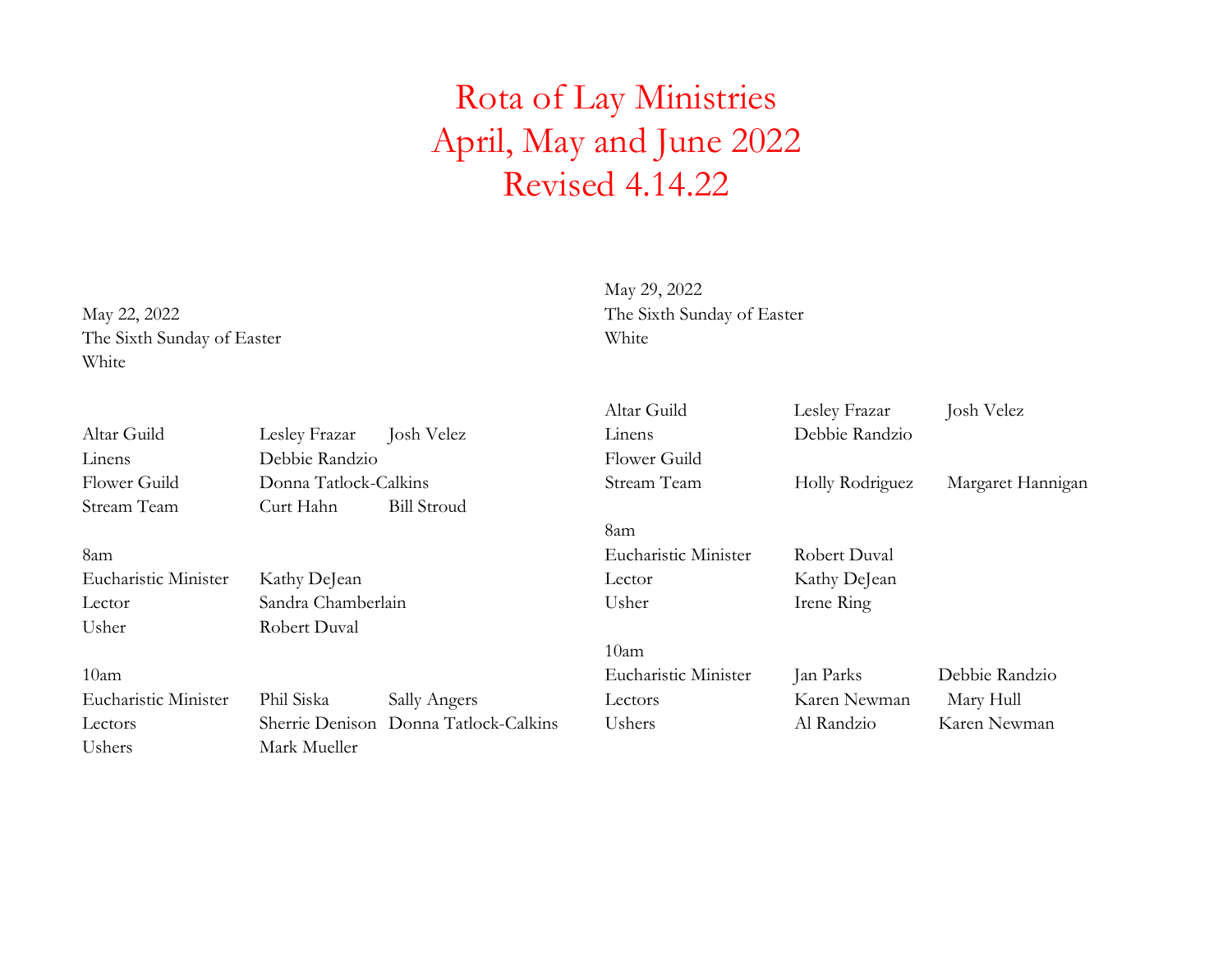May 31, 2022 Day of Pentecost The Visitation of the Blessed Virgin Mary Red Celebration of Nancy Retirement White

| Altar Guild  |                    | Linda Zielinski Howard Carney | Linens               | Debbie Rand         |
|--------------|--------------------|-------------------------------|----------------------|---------------------|
| Linens       | Debbie Randzio     |                               | Flower Guild         | <b>Sally Angers</b> |
| Flower Guild |                    |                               | Stream Team          | Holly Rodrig        |
| Stream Team  | <b>Bill Stroud</b> | Curt Hahn                     |                      |                     |
| $7$ pm       |                    |                               | 8am                  |                     |
| Lectors      | Kathy DeJean       | Sue Cole                      | Eucharistic Minister | Irene Ring          |
|              |                    |                               |                      | $T$ $T$ $T$ $T$ $T$ |

June 5, 2022

|              |                    |                               | Altar Guild  | Rebecca Kreke       | Howard Carney     |
|--------------|--------------------|-------------------------------|--------------|---------------------|-------------------|
| Altar Guild  |                    | Linda Zielinski Howard Carney | Linens       | Debbie Randzio      |                   |
| Linens       | Debbie Randzio     |                               | Flower Guild | <b>Sally Angers</b> |                   |
| Flower Guild |                    |                               | Stream Team  | Holly Rodriguez     | Margaret Hannigan |
| Stream Team  | <b>Bill Stroud</b> | Curt Hahn                     |              |                     |                   |

Lector Richard Hasko Usher Robert Duval

10am Eucharistic Minister John Adams Sally Angers Lectors Suzanna Adams Debbie Randzio Ushers Howard Carney Al Randzio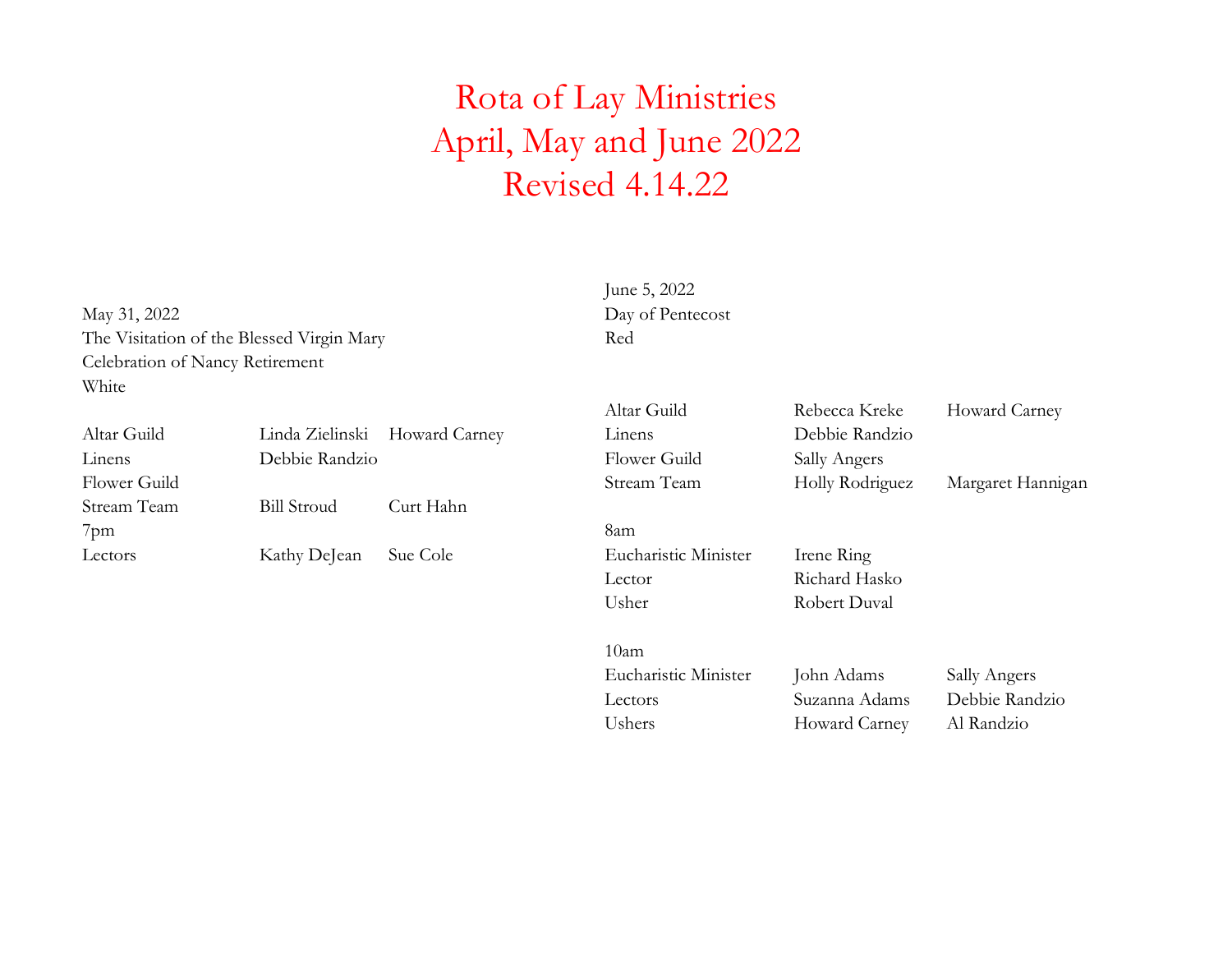June 12, 2022 Second Sunday after Pentecost First Sunday after Pentecost: Trinity Sunday Green White

June 19, 2022

|                      |                            |               | Altar Guild          | Josh Velez      | Tanya Kellogg         |
|----------------------|----------------------------|---------------|----------------------|-----------------|-----------------------|
| Altar Guild          | Josh Velez                 | Tanya Kellogg | Linens               | Dianne Legalos  |                       |
| Linens               | Dianne Legalos             |               | Flower Guild         | Tanya Kellogg   |                       |
| Flower Guild         | Lorie Emmonds              |               | Stream Team          | Holly Rodriguez | Margaret Hannigan     |
| Stream Team          | Curt Hahn                  | Rob Hayes     |                      |                 |                       |
|                      |                            |               | 8am                  |                 |                       |
| 8am                  |                            |               | Eucharistic Minister | Robert Duval    |                       |
| Eucharistic Minister | Kathy DeJean               |               | Lector               | Jacquie Hasko   |                       |
| Lector               | Rita Hannigan              |               | Usher                | Chris Steger    |                       |
| Usher                | Linda Zielinski            |               |                      |                 |                       |
|                      |                            |               | 10 <sub>am</sub>     |                 |                       |
| 10am                 |                            |               | Eucharistic Minister | Debbie Randzio  | Kathy DeJean          |
| Eucharistic Minister | Sue Cole                   | Robert Duval  | Lectors              | Josh Velez      | Donna Tatlock-Calkins |
| Lectors              | Sherrie Denison Phil Siska |               | Ushers               | Mark Mueller    | Al Randzio            |
| Ushers               | Karen Newman               |               |                      |                 |                       |